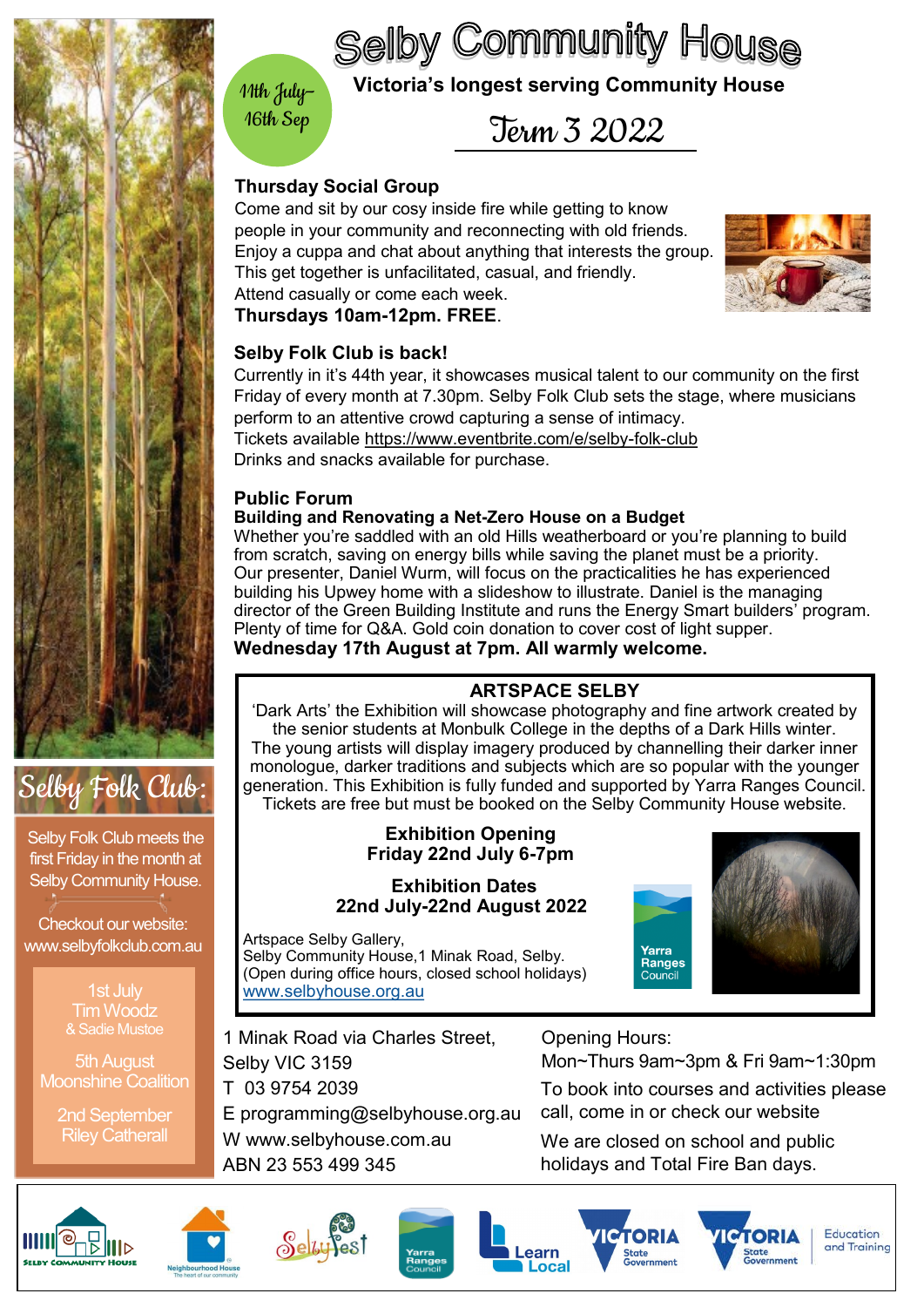# Pre-Accredited Training



Enhance your skills or learn new ones. These quality Short courses are designed to help reach your goals with face to face support to keep you on track. They provide pathways to Learn<br>**DLocal** Employment. Funded by Adult, Community and Further Education (ACFE) and Learn Local.

## **IPADS AND TABLETS FOR BEGINNERS** (22DSEO209001)

For those new to or wanting to develop iPad fluency skills. Covers basic set up and usage, Apps, emails, calendar, iTunes, cloud storage & more. Hands on experience in real life scenarios to improve communication, listening & goal setting. No experience required. **Fridays 12.45-3.15pm 15th July-2nd September (8 weeks) Cost \$90 / \$50 Conc.**

## **IPADS AND TABLETS ~ INTERMEDIATE SKILLS** (22DSEO209002)

For those who are already familiar with using iPad/tablets, you will gain more in depth skills including how to manage software and system updates, split screen and other advanced capabilities. Learn how to use Editing functions in photos, Create and share slideshows, using iCloud, Dropbox and Google Drive and use apps designed to build on creative skills. **Fridays 9.30am-12pm 15th July-2nd September (8 weeks) Cost \$90 / \$50 Conc.**

#### **FLEXIBLE COMPUTER TRAINING ~ INTERMEDIATE SKILLS** 22DSEO209004)

Update your computer skills or learn something new. This course allows you to learn at your own pace, with tutor support. Choose from Microsoft Office, Word, Excel, PowerPoint, Windows, Publisher, or software accounting Quickbooks, Xero or MYOB or let us know what you would like to learn. Basic computer skills recommended.

**Mondays 12.30-3pm 11th July-12th September (10 weeks) Cost \$90 / \$50 Conc.**







### **VEGAN & PALM OIL FREE SOAP MAKING** ~ With Sharnn Watts

Learn how simple it is to make your own handmade cold process soap in a hands-on fun class. Learn about the safety requirements, **NEW** equipment and ingredients needed- all supplied.

Handouts given & everyone will take home approx.5 bars of soap. BYO essential oils and container to take soap home in.



**Saturday 13th August 1-3pm Cost \$95 Includes materials.** 

### **AUSSIES KNITTING FOR WAR-AFFECTED KIDS**

#### **& crocheters, sewers, quilters etc.**

Join this craft group who use their skills to warm kids who are the victims of conflict in the Middle East. Everyone welcome, and welcome to work on their own project. **First Wednesday of the month. 6th July, 3rd August, 7th September 10am-12.30pm. Gold coin Donation for tea/coffee.** 

### **ADVANCED BOTANICAL DRAWING & PAINTING ~ With Susie Parry**

These One Day Workshops will allow students the opportunity to explore chosen topics in more depth with an emphasis on observation skills, understanding tonal values, pen & ink rendering, composition, colour, water colour & gouache painting techniques.

Explore, develop and understand a variety of techniques to produce your own detailed Botanical Studies.

Prerequisite Intro to BD&P Part 1 & 2. **Tuesdays 9.30am-2.30pm 19th July, 9th August, 30th August (3 workshops) Cost \$200**

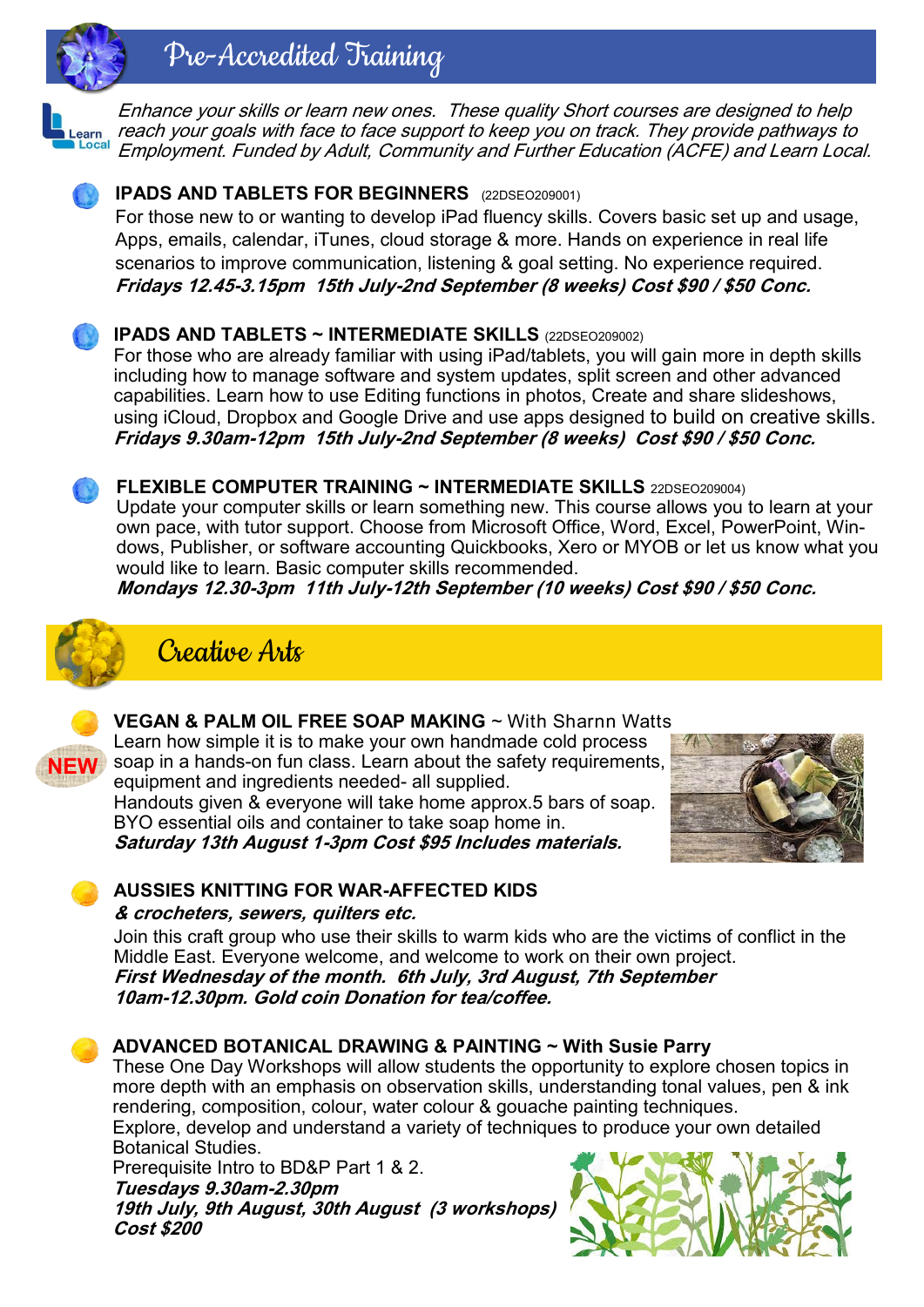

# Health and Wellbeing



**STRETCH AND STRENGTHEN ~ With Rachelle Hayes** -Massage & Thai Therapist 24yrs. Increase your flexibility, strength and body awareness with gentle techniques. Promotes joint range of movement, coordination & decreased muscle tension. Suits all ages. **Wednesdays 10-11am 13th July-14th September (10 weeks) Cost \$135** 



#### **HATHA YOGA ~ With Spyros Topalis**

Yoga improves health, fitness & tones the whole body. Increase your vitality and quality of life while gaining strength, flexibility and balance- physically, mentally and emotionally. Suits all ages, beginner or experienced.

**Mondays 7-8.15pm 11th July-12th September (10 weeks) Cost \$150 Wednesdays 7-8.15pm 13th July-14th September (excl.17/8) (9 weeks) Cost \$135**

### **PILATES ~ With Sammy Klodzinsky**



**NEW** flexibility, alignment, posture, and is also an enhancement to mental awareness. Pilates Pilates is an exercise of movement therapy which aims to improve or build physical strength, focuses on building and supporting core strength, which in turn supports the rest of the body. It's a great exercise to assist in rehab, injury or pre/ post- natal. With a big focus on breath and improvement on coordination and balance, Pilates can be accessed by all levels! Bring mat or borrow ours. All levels welcome.

**Fridays 11.30-12.30pm 27th July-31st August (6 weeks) Cost \$140** 



## Workshops and Short Courses



### **MIDDLE EASTERN COOKING**

Learn the basics of Middle Eastern (Ottoman) cuisine! 'Sheikh Glen' brings you the (not so) secrets of the far East. He'll demonstrate simple techniques and use of products while making and sharing some lamb filo bastille and various mezze. Includes drink on arrival and a bottle of pomegranate molasses to take home.



**Sunday 31st July 5.30-7.30pm Valued at \$89 but pay as you feel.**

# **NEW**

#### **CAD FOR ABSOLUTE BEGINNERS & ADVANCED**

Computer Aided Design has been around since the 90's however powerful computers were needed to run the program and it was expensive! Nowadays computers/laptops are powerful enough and the program is FREE. It runs on Windows or Mac and you'll be guided to install the app. We'll use a program to make 2D drawings and 3D views for building, extension/renovation, shop layout or interior design. You will focus on measuring with pen & paper, making a 2D map and 3D model, and print your drawing to a PDF.

In the advanced course you will add more interior components, extend the program with plug ins and create your own textures and 3D walk-through tours.

**Mondays 9.30-12pm** 

**Beginners ~ 25th July & 1st August Cost \$80 Advanced ~ 8th & 15th August Cost \$80** (some CAD experience required)



#### **WRITING YOUR LIFE STORY OR FAMILY HISTORY** ~ **With Imelda Cribbin**

Everyone has a story or history to share, and researching it can be fun. But have you wondered how to shape your research into something readable so your family and friends can also enjoy it? This 6 week informative and practical course will provide you with the tools and guidance to get started. In a supportive group we will work out who your audience is, try various writing techniques, and discuss what images & data to include. We will cover copyright, privacy & permissions, referencing techniques & publishing. Imelda is a Board Member of Life Stories Australia and a Professional Member of the Institute of Professional Editors (IPEd).

**Fridays 10-11.30am 29th July-2nd September (6 weeks) Cost \$145**